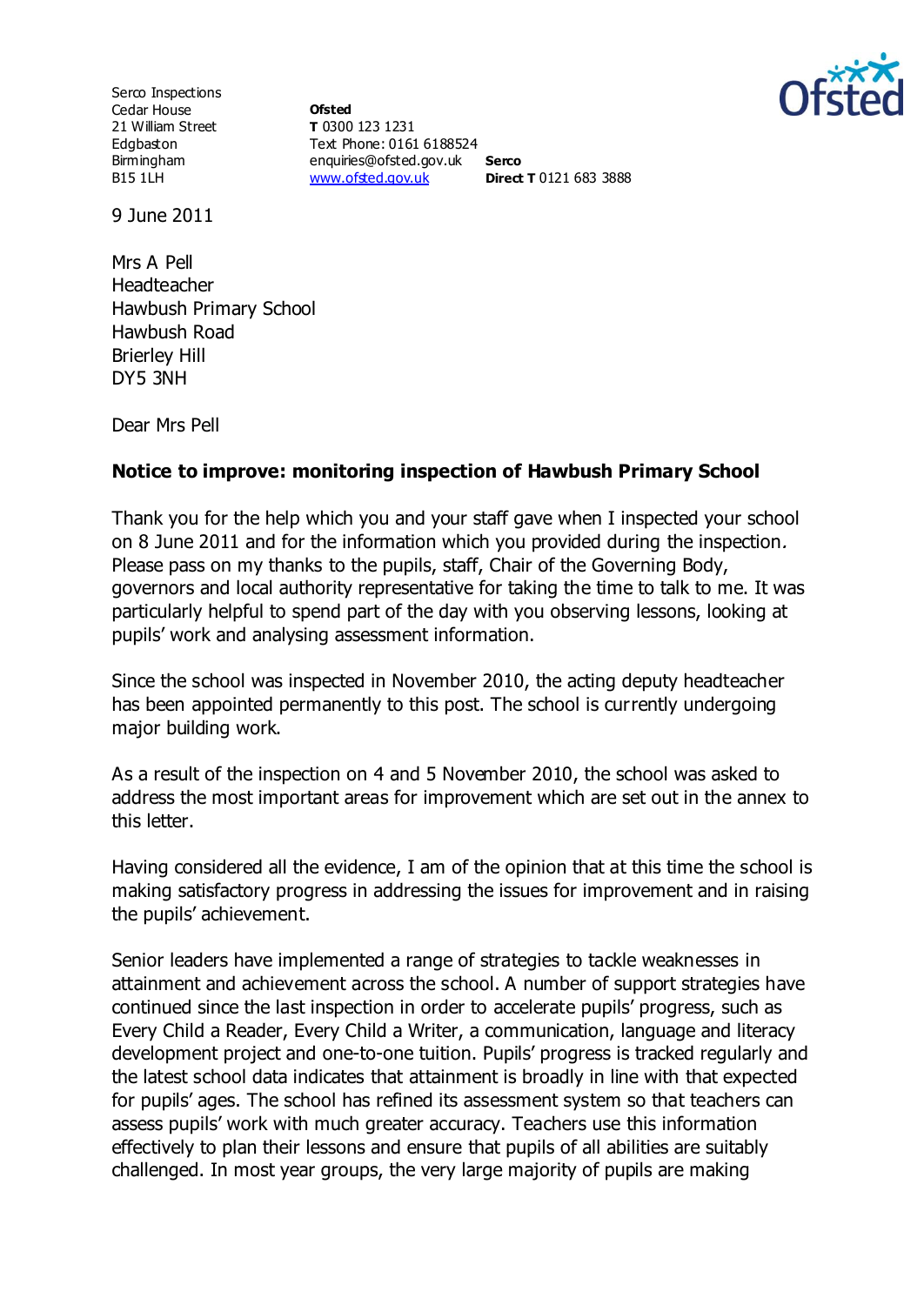

satisfactory progress in reading, writing and mathematics. Achievement is slower in Years 2 and 5 due to previous inconsistencies in staffing and these pupils' legacy of past underachievement. Pupils' progress in mathematics has improved since the last inspection. However, the school is aware that more work remains to be done to ensure that a greater proportion of pupils make accelerated progress in mathematics, particularly in Years 2, 3, 4 and 5 in order to catch up on ground lost through previous underachievement.

Children join the Nursery with skills that are well below the expected levels in key areas such as early reading, writing and mathematical development. They make at least satisfactory progress as they move through the Early Years Foundation Stage. Some children now start Key Stage 1 with skills that are broadly in line with expectations for this age. This represents an improved picture since the school was last inspected. Pupils identified as having special educational needs and/or disabilities generally make similar progress to their peers. The school carefully tracks the progress of different groups of pupils. The latest data indicates that girls and boys are now making satisfactory progress from their starting points. Girls in the Early Years Foundation Stage generally make better progress than boys.

The quality of teaching has improved since the last inspection and this is beginning to have a positive impact on pupils' progress. Staff have received tailored support through coaching, mentoring, professional development and from local authority consultants to improve their practice. The latest evaluation of the school's work undertaken by the local authority indicates that just over half of all lessons observed were judged to be good and the remainder satisfactory. During the inspection, lessons sampled were judged to be satisfactory overall.

Lessons are focused on clear learning objectives with activities suitably matched to the needs of the pupils. In the best lessons observed, the pace of learning was brisk and teachers engaged pupils fully in their learning. For example, pupils in a Year 1 mathematics lessons thoroughly enjoyed solving problems about capacity and investigating the differences between standard and non-standard units. Teachers helpfully model key skills in mathematics lessons and pupils are given regular opportunities to apply these skills across the curriculum, such as the recent World Maths Day activities. These were enjoyed by pupils and by their parents and carers. On occasion, teachers talk too much in lessons, and this limits pupils' opportunities to work independently for a sustained period of time. Work is regularly marked and teachers provide useful guidance to help pupils improve their work.

Assessment is used increasingly effectively to set and track reading, writing and mathematics targets for individuals and groups of pupils. Targets are written in child-friendly language and are reviewed every six weeks. Pupils report that they enjoy the challenge of meeting their targets and discussing their progress with teachers.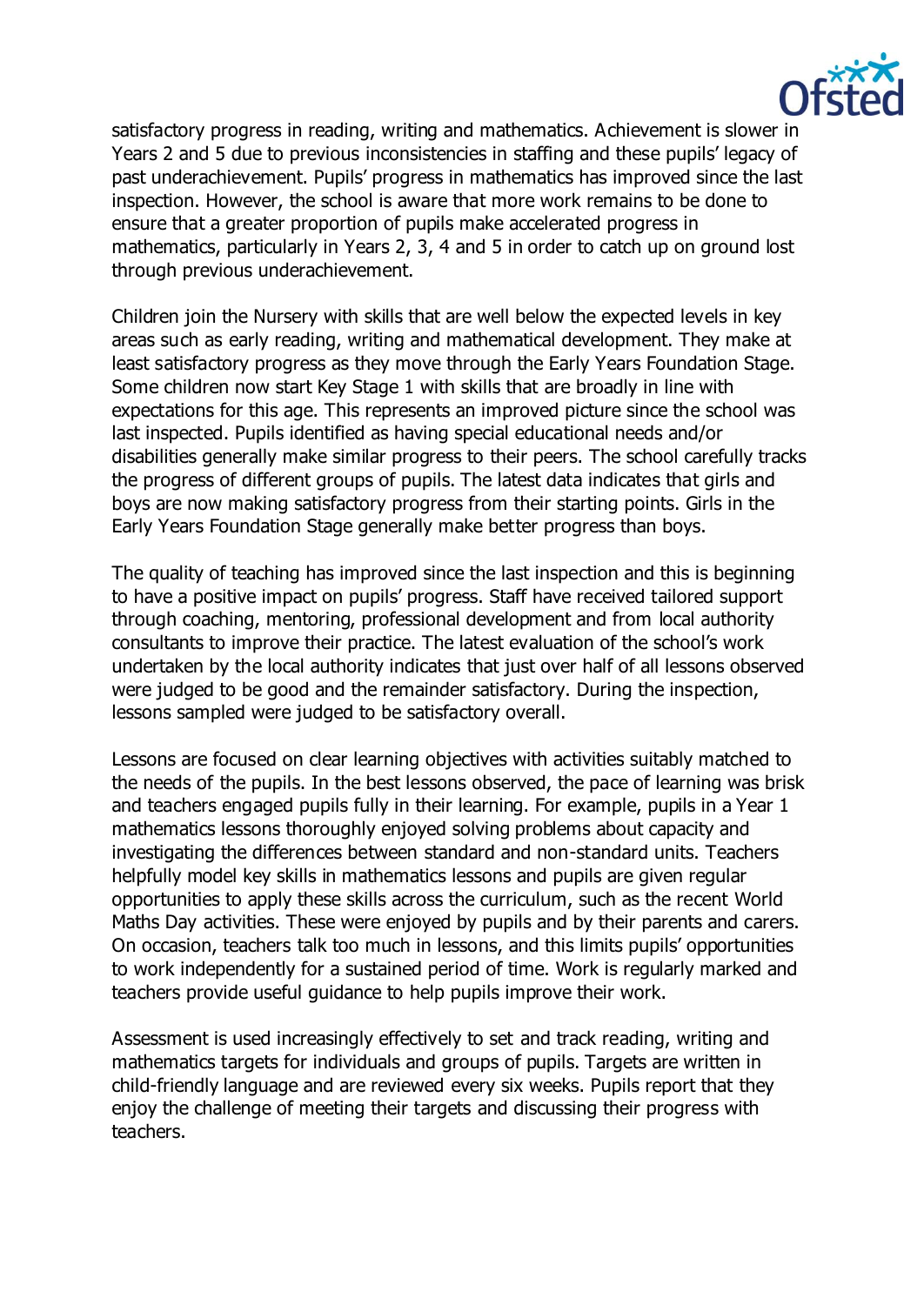

Leadership and management have been strengthened since the last inspection. As a result, the school has made good progress in addressing this area for improvement. The recently appointed deputy headteacher has brought additional skills and expertise that are well matched to the needs of the school. Middle leaders make a positive contribution to school improvement. A robust monitoring and evaluation plan is in place and outcomes are routinely shared with the governing body. The Chair of the Governing Body has a sound understanding of the strengths and weaknesses of the school. The governing body school improvement sub-committee, is now attended by all governors and meets monthly to discuss school improvement issues. The school has a robust action plan for improvement and this is used regularly by the governing body and school leaders to monitor progress. The headteacher provides steadfast and dedicated leadership that is improving outcomes for pupils.

The revised local authority statement of action is fit for purpose. It is being closely followed by local authority officers who are working with the school and has made a good contribution to improving the quality of education at Hawbush. Staff report that the quality of support received from local authority consultants has been good.

I hope that you have found the inspection helpful in promoting improvement in your school. This letter will be posted on the Ofsted website.

Yours sincerely

Marian Harker **Her Majesty's Inspector**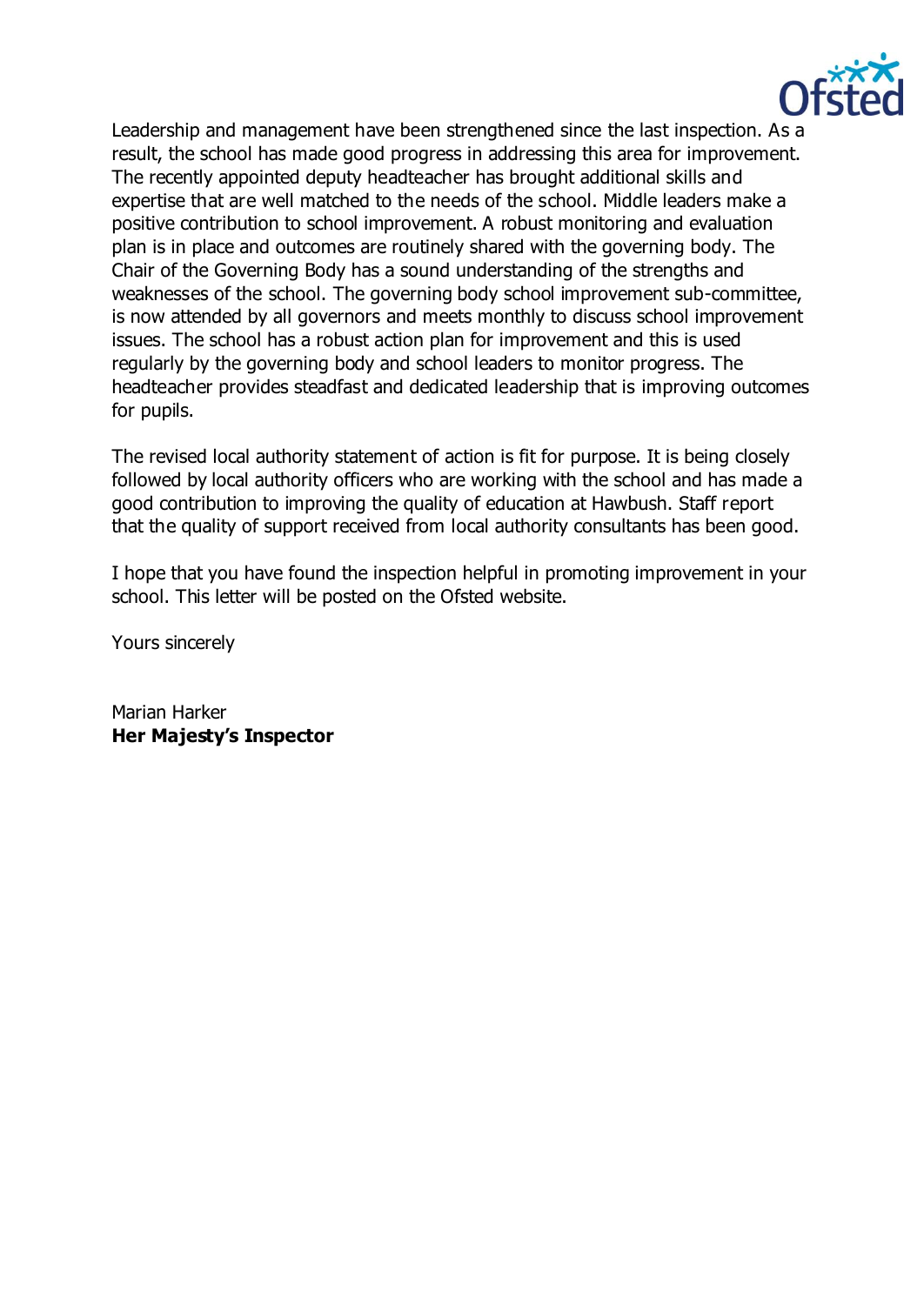

### **Once the school has had 24 hours to report any factual inaccuracies**, the post-inspection

letter is copied as appropriate to the following:

- Appropriate authority Chair of the Governing Body/Interim Executive Board<br>  $\Box$  I ocal authority except for academies
- Local authority except for academies
- For the Secretary of State use the following email address: [CausingConcern.schools@dcsf.gsi.gov.uk](mailto:CausingConcern.schools@dcsf.gsi.gov.uk) )
- Contractor providing support services on behalf of the local authority where appropriate
- The local Young People's Learning Agency (YPLA) if the school has a sixth form<br>■ Diocese for voluntary aided and voluntary controlled schools
- $\blacksquare$  Diocese for voluntary aided and voluntary controlled schools<br> $\blacksquare$  The person or body responsible for appointing foundation govern-
- The person or body responsible for appointing foundation governors if the school has a foundation

#### **The letters should also be copied electronically to:**

each member of the inspection team,

#### **A copy with editing marked up should be forwarded to the:**

Lead inspector